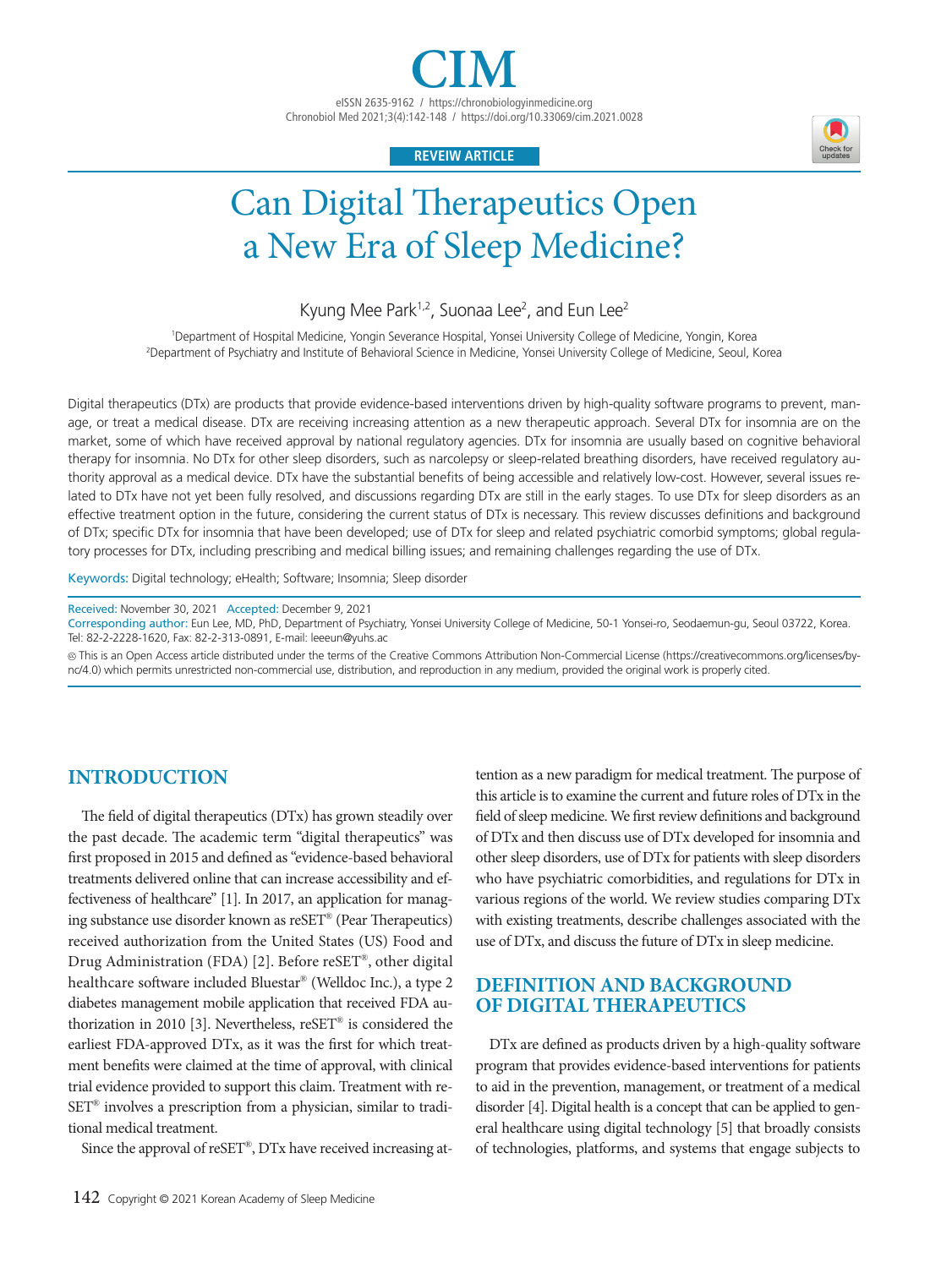promote optimization of their lifestyle, wellness, and health. DTx are a subdivision of digital health. While digital health includes both hardware and software, DTx involve only software. In this regard, DTx can be considered a type of software as a medical device (SaMD), a term referring to software used for one or more medical purposes, without accompanying hardware [6]. The key characteristic that distinguishes DTx from digital health or SaMDs is the purpose of DTx: to prevent, manage, or treat medical diseases [4]. Because DTx are used for therapeutic purposes, they require a higher level of evidence than other digital health products aimed at pure-play adherence, diagnostics, and telehealth [4]. As such, DTx can be expected to have a higher level of clinical effects than general wellness digital health products.

The Digital Therapeutics Alliance (DTA) classifies a DTx into three categories according to its purpose: treatment, disease management, and health promotion [4]. DTx for therapeutic purposes require validation of treatment efficacy and safety by a third party and may result in charges to insurance companies through prescriptions from medical professionals. DTx for health promotion have fewer issues with medical billing, and validation issues related to effectiveness or safety are relatively less important. DTx for promoting health have a lower risk of medical claims than DTx for other purposes.

DTx can also be classified as a digital companion or replacement therapy [7]. DTx as a digital companion are products that provide therapeutic effects through indirect methods that improve convenience and effectiveness by supplementing traditional treatments, such as pharmacologic treatment. This form of DTx is used with traditional, existing treatments. Conversely, DTx as a replacement therapy are products with their own therapeutic benefits. This form of DTx can replace conventional treatment or be used in combination with usual therapy to enhance treatment effects. For any purpose, clinical evidence of therapeutic effects is required for products to be called DTx.

## **DIGITAL THERAPEUTICS FOR INSOMNIA**

Cognitive behavioral therapy for insomnia (CBTi) is recommended as first-line treatment for insomnia in many treatment guidelines. CBTi is a well-established effective nonpharmacologic therapy that adjusts maladaptive cognition and behaviors related to insomnia [8]. Despite similar or superior treatment effects when compared with pharmacologic therapy [9], CBTi has the disadvantages of lower accessibility and higher costs [10,11]. To resolve these limitations, ongoing efforts have focused on providing CBTi through online processes, which have shown significant results [10]. Most DTx for insomnia are based on digital CBTi (dCBTi).

dCBTi is emerging as an ideal alternative to conventional treatment. It is provided through an online platform, with the content tailored according to different types of interactions and algorithms [12]. dCBTi is available in a number of versions. One version functions as ancillary therapy to enhance the treatment effects of existing face-to-face CBTi, another version provides feedback from a therapist online, and yet another version provides feedback based on a fully automated algorithm [13]. Advantages of dCBTi include immediate support, flexible scheduling, personalized content, and non-face-to-face interactions. The ability to visually present treatment progress or review past data is another advantage of dCBTi [13]. However, dCBTi relies entirely on the user's motivation and involves self-training that is performed alone without a therapist or other participants, which can lead to lack of adherence and ultimate treatment failure. Over-generalized advice, technical problems, and privacy or confidentiality issues are other major drawbacks [12]. In addition, most published randomized clinical trials have focused on a specific race, people living in a specific continent, or middle-aged individuals. Very few randomized studies have been conducted in Asia, a continent with high smartphone and internet usage [10]. Further studies involving populations of different cultures, ethnicities, and ages are required. Additionally, many studies have been conducted in patients with only mild to moderate insomnia and have not reported longer-term results after the dCBTi study period (typically 4–24 weeks) [14,15]. The effects of dCBTi compared with conventional CBTi are also unclear, as most studies compared dCBTi with wait-list or sham controls. Of the very limited number of randomized clinical studies comparing dCBTi with face-to-face CBTi, one showed similar results between methods, whereas the other reported inferior results with dCBTi. Of note, the study with similar results demonstrated non-inferiority for only the primary outcome, with dCBTi being inferior for secondary outcome variables, including adverse events, remission, response rate, depression, and use of sleep medication. The increase in medical claims related to DTx prescriptions should also be considered. As with prescriptions for drugs or other health care, prescribing DTx will increase overall health care costs. However, the effects on the opportunity cost of accessing other health care are unclear and will likely be controversial.

Several DTx for insomnia are currently on the market. Somryst® (Pear Therapeutics), an FDA-approved DTx for insomnia, is a mobile application based on CBTi, which consists of 6 core sessions for a total of 9 weeks of therapy [16]. Treatment effects of Somryst® were demonstrated in a randomized controlled trial that showed significant improvement of insomnia severity index (ISI) and sleep indicators, including sleep onset latency (SOL) and wake after sleep onset (WASO), compared with a patient education group [17]. Sleepio<sup>TM</sup> (Big Health Inc.) was developed jointly in the United Kingdom (UK) and US and is available as a computer program or mobile application. Sleepio $^{TM}$  is marked by Conformité Européenne (CE), indicating that it fulfilled safety, healthy, and environmental protection requirements of the European Union (EU) [18]. It consists of 6 core sessions for a total of 6 weeks of therapy. The therapeutic effects of Sleepio™ were verified in a randomized controlled trial showing significant improvements in sleep indicators, including sleep efficiency and daytime func-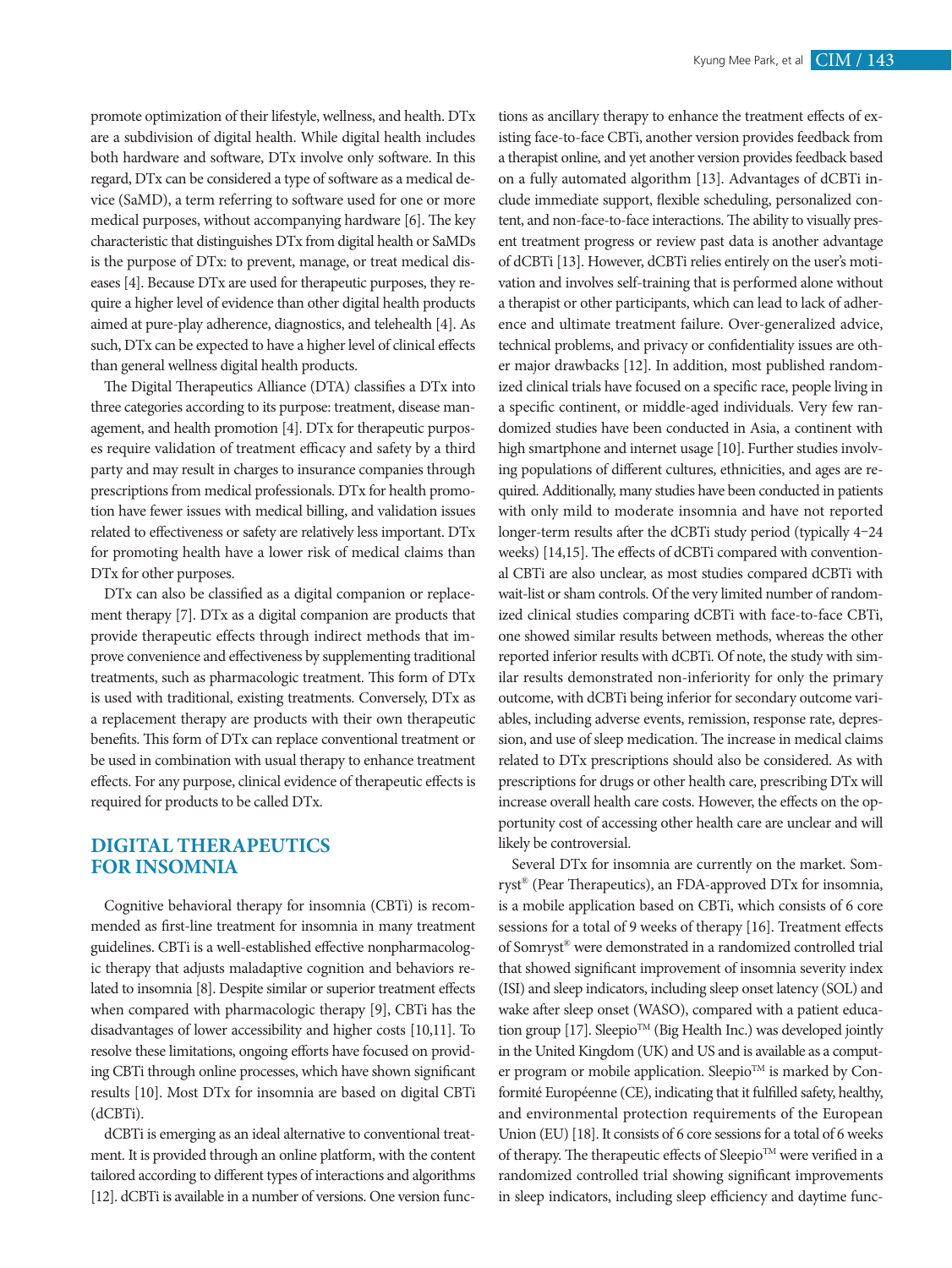tioning, compared with imagery-relief therapy (placebo) or treatment as usual [19]. Sleepio<sup>TM</sup> is now actively used in the health care system in the UK. Somnio<sup>TM</sup> (Mementor DE GmbH) is a mobile application consisting of 6 core sessions over a 6-week period, which was approved as a German prescription digital health application (Digitale Gesundheitsanwendungen [DiGA]) in 2019 [20]. Its effectiveness was demonstrated in a randomized controlled trial reporting improvements in sleep indicators, including SOL, WASO, and daytime performance [21]. Although not approved as DTx by regulatory authorities, several other DTx for insomnia are also on the market, including BetterNight InsomniaTM (BetterNight, LLC), a smartphone application shown to improve sleep deprivation symptoms and daytime somnolence [22], and the Night Owl - Sleep Coach™ (Mindware Consulting Inc.), a smartphone application demonstrated to improve sleep indicators after 2 months of treatment [23]. Sleep Ninja™ (Black Dog Institute), a DTx for insomnia targeting adolescents, has also been shown to significantly improve sleep indicators [24].

Developing DTx for other sleep disorders, including obstructive sleep apnea (OSA) and narcolepsy, could be more difficult than developing DTx for insomnia because treatment of other sleep disorders usually requires more than just cognitive and behavioral changes. Most current digital health products targeting sleep disorders other than insomnia focus on evaluating or monitoring symptoms, with DTx functioning as a digital companion. No DTx for sleep disorders other than insomnia are being marketed at the current time. Mobile applications, wearable devices, and oxygen saturation monitors have been developed to evaluate and manage symptoms of OSA, including a smartphone application using a low-cost pulse oximeter, successful hypopnea monitoring using a finger pulse oximeter, and a smartphone application that monitors sleep apnea symptoms using a built-in sensor [25-28]. For narcolepsy, mobile applications monitoring changes in narcolepsy symptoms are being developed, which have resulted in increased self-efficacy in patients with narcolepsy [29,30]. For circadian sleep disorder, DTx could be used to restore and stabilize normal circadian rhythms by adjusting behavioral patterns, yet investigations in this field are still in the early stages [31]. Most DTx for sleep disorders other than insomnia have not received the approval of authorities as medical devices. Further studies verifying the therapeutic benefits of digital health products are required.

## **USE OF DIGITAL THERAPEUTICS FOR SLEEP WITH PSYCHIATRIC COMORBIDITY**

CBTi has demonstrated effectiveness in reducing insomnia symptoms in patients with psychiatric comorbidity [32], and these benefits persist with dCBTi. Effectiveness of dCBTi has been reported for depression, anxiety disorder, and substance use disorder [33,34]. Studies have also shown that CBTi improves comorbid psychiatric symptoms, including depression and anxiety

[32,35,36], and dCBTi has likewise been demonstrated to improve comorbid depression and anxiety symptoms [33,37]. Use of Somryst® significantly improved depression symptoms evaluated with the Patient Health Questionnaire-9 (PHQ-9), with benefits persisting for 6 months after treatment in patients with comorbid depression and insomnia [38]. In a study of Sleepio<sup>TM</sup>, 68% of people with clinically significant elevated pre-treatment PHQ-9 or Generalized Anxiety Disorder-7 (GAD-7) scores had PHQ-9 or GAD-7 scores within the normal range after treatment [39]. Sleepio $T<sup>M</sup>$  has also been reported to significantly decrease Beck Anxiety Inventory (BAI) scores [40]. Another randomized controlled study demonstrated that Sleepio™ significantly reduced the ISI and Quick Inventory of Depression Symptomology [41]. Furthermore, Sleepio™ has been shown to improve quality of life [42] and cognitive function [43]. Improvements in PHQ-adolescent version and GAD-7 were also reported in a pilot study using Sleep Ninja™ [24].

# **GLOBAL REGULATORY PROCESSES FOR DIGITAL THERAPEUTICS**

Discussions are ongoing regarding the establishment of standards for DTx regulation. DTA has stated that DTx used to treat or manage disease require third-party validation of effectiveness and safety claims by a regulatory or equivalent national body [4]. Since DTx have the characteristics of both SaMD and therapeutic agents, it is difficult to use existing regulatory methods for either medical devices or drugs. Several considerations exist regarding the regulation of DTx. Because DTx are in the form of software, and verifying practical functional methods, rather than operation methods, of these devices is necessary [4]. Also, because of the rapidly developing nature of digital technology, DTx products could possibly be outdated if the regulatory review period is prolonged. However, an excessively simplified regulatory process may result in insufficient clinical evidence [44]. In addition, because DTx are software, they require continuous updates and maintenance, which may lead to multiple regulatory review processes. Because DTx handle personal information of patients, cybersecurity must also be considered [45]. Lastly, although most DTx provide non-invasive treatment, and the possibility of toxicity or side effects is likely lower than that for other medical devices or drugs, confirming that there are no unexpected toxicities or side effects when DTx are used as therapeutic modalities is critical [5].

Regulatory methods for DTx are being established and developed worldwide. In the US, DTx have been granted approval or cleared by the FDA following submission of superiority trial data via either the de novo or 510(k) pathways, which are traditional regulatory process for medical devices [45]. The first FDA-approved DTx, reSET® (for substance use disorder), was certified via the de novo pathway, but the FDA subsequently recognized the limitations of regulating DTx using traditional regulatory processes for medical devices. It established a guidance for the clinical evaluation of SaMDs in 2017 [46], and a precertification pro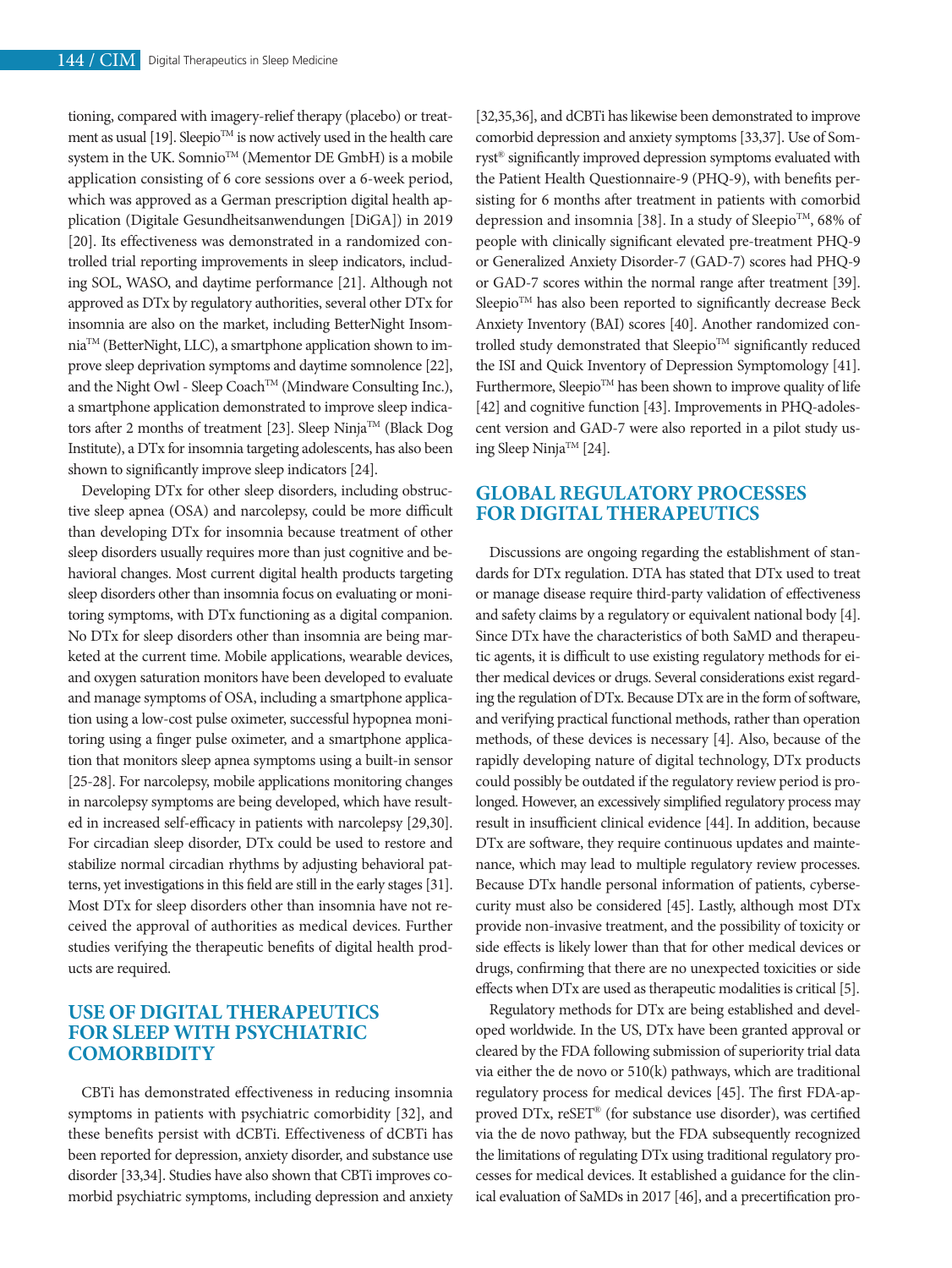gram for new approval of DTx in 2018 [47]. This guidance considered DTx as having a higher risk of adverse effects than other SaMDs because of its therapeutic purpose and thus required DTx effectiveness and safety to be verified by independent clinical evidence. The pre-certification program for DTx was established to address concerns that prolonged regulatory processes would slow the speed of developing DTx and that regulation of maintenance and updates following product launch would be required. The core concepts of the precertification program are evaluation of the development process and manufacturing company, rather than evaluation of each program, and replacement of clinical evidence from clinical trials by real-world evidence, which can be obtained through real-life user experience. In the pre-certification program, which began as a pilot program in 2019 involving 9 companies, the overall authentication process involves evaluation of 5 core items: product quality, patient safety, clinical responsibility, cybersecurity responsibility, and proactive culture [47]. Somryst® was approved by the FDA via both the 510(k) pathway and precertification program.

The EU strengthened its SaMD regulations in 2017 by including SaMDs as a medical device in the new Medical Devices Regulation (MDR) released that year [48]. According to this new MDR, some software previously considered "low risk" could be up-classified, requiring notified body approval [49]. SaMDs were also required to receive CE marking, similar to other medical devices [50]. Overall, the regulatory processes for SaMDs were tightened in the revised MDR. Because of concerns that this revision could represent an overly burdensome regulatory process for rapidly changing digital health, the National Health Service-X (NHS-X) unit was created in the UK in 2019 to guide best practices for NHS technology, digital information, and data, including data sharing and transparency [51]. Under the leadership of NHS-X, all digital health products in the UK were classified according to the potential risk to patients, and guidelines were provided for minimum evidence requirements [52]. If a digital product is selected as a target by policy priority, the manufacturer could obtain support via an accelerated access pathway, allowing the product to be approved quickly [53]. In 2019, the Digital Healthcare Act was established in Germany, after which fast-track approval for digital health applications (DiGA) began [54]. By 2021, a total of 11 products were approved DiGA, including Somnio<sup>™</sup>.

In Korea, regulatory processes have been established for rapid and appropriate DTx regulation. In 2019, the Ministry of Food and Drug Safety (MFDS) announced guidelines for SaMD regulation and approval to improve the safety of the SaMD development and related contents [55]. The next year, the Medical Device Industry Promotion and Innovative Medical Device Support Act was announced by MFDS. With this act, some data required for approval could be exempted if the manufacturer submitted proper certification, similar to the precertification program in the US [56].

Discussions are ongoing to establish guidelines for the prescription and billing of DTx. DTA guidelines recommend that DTx designed for treating diseases be used with a doctor's prescription [4]. Use of Somryst®, a DTx approved by the US FDA, requires a physician's prescription [16]. However, a clear standard has not yet been established with regard to the billing for DTx in the US. If the product is recognized as sufficiently valid and necessary, a review of insurance coverage will occur, which is the same process used for existing medical devices. To qualify for insurance reimbursement, manufacturers should submit an application with documents indicating the target population, purpose of use, and instructions for use [57]. In the UK, it is recommended that medical devices used for treatment purposes be prescribed by a physician [52]; however, Sleepio<sup>TM</sup> can be used without prescription by focusing on improvements in life style, including sleep [18]. Billing for DTx use is determined by collecting and evaluating data after product review in the UK [58]. In Germany, DTx approved via DiGA can be prescribed and billed for. For the first year after release of a product, the manufacturers can set the medical fee; thereafter, the fee may be changed by negotiation with German health insurance [54,59]. In Korea, no guidelines exist regarding the prescription or billing of DTx. As with existing medical devices, all decisions about how to charge and pay for DTx should consider various factors, including the opinions of experts, academic opinions, medical feasibility, clinical significance and therapeutic effectiveness, cost effectiveness, cost burden to the patient, and social benefits [60,61].

## **CHALLENGES OF DIGITAL THERAPEUTICS**

The main target of DTx is chronic disorders, including insomnia. This is because health-risk behaviors and poor adherence to medical regimens can have major effects on the development and management of chronic disease. Self-regulation (the ability to manage cognitive, motivational, and emotional resources that enable individuals to act according to their long-term goals) is an important determinant of health behavior and outcomes. As self-regulation is a major subject of interventions for chronic disease, engagement in the use of DTx is a very important consideration. Although the abovementioned dCBTi is effective not only for insomnia symptoms but also for psychiatric symptoms, such as depression and anxiety, these results were obtained under specific experimental conditions and may not reflect real-world situations. It is generally known that use of DTx in real-world settings is decreasing, and engagement with DTx remains the most important issue to address [62].

Studies on the treatment of depression and anxiety with DTx found that participants' adherence to internet-provided cognitive behavioral therapy varied from 6% to 100% [63]. Similarly, reviews of DTx as a digital companion found that engagement varies widely [62,64] and may be lower than that of traditional treatments [65]. User engagement refers to the user's understanding and ongoing interaction with digital interventions. User engagement includes expression of interest (such as registering for DTx), active use of DTx (such as participation in research), and contin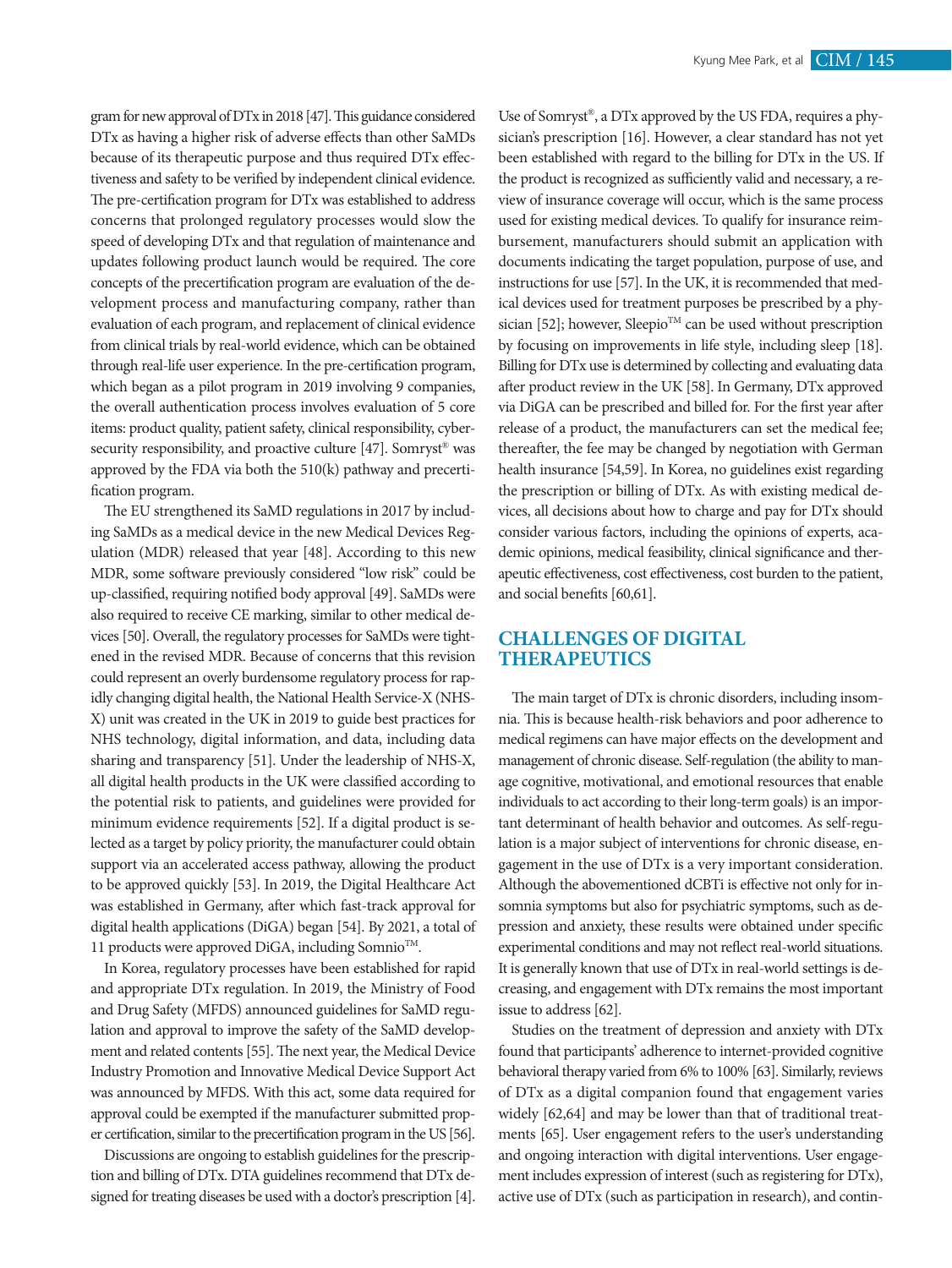ued use of DTx, even after the minimum period required for research participation has elapsed [66]. User factors that can influence engagement include demographic characteristics, personality, psychiatric comorbidity, attitude toward mobile application use, and familiarity with mobile devices. Program factors that may influence engagement include the quality of the content provided through DTx, method of delivery, level of recommendations, and presence of peer support. Technical factors include confidentiality and privacy issues, as well as how accurately and easily the program functions.

## **SUMMARY**

As a software-based therapeutic intervention, DTx represent a new treatment paradigm. DTx provide opportunities for healthcare professionals to offer digitalized, personalized medicine to help patients manage their own diseases. This characteristic of DTx as a form of personalized medicine could be especially important in the field of sleep medicine because sleep disorders are typically chronic diseases closely related to a person's lifestyle. Today, the most well developed and widely used DTx in the sleep field are DTx for insomnia. Considering the possible side effects of long-term use of hypnotics and the low accessibility of traditional CBTi, DTx for insomnia could be a particularly useful approach for treating chronic insomnia.

However, a number of issues remain unclear regarding the clinical use of DTx in the field of sleep medicine. Firstly, DTx for sleep disorders other than insomnia have not yet been sufficiently developed. Further research is necessary to provide sufficient clinical evidence of the effectiveness and safety of the treatment effects of DTx for these other disorders. Secondly, issues related to regulation of DTx have not yet been clarified. Each country or region has established a system for regulation, prescription, and medical billing of DTx, but these systems are still in the early stages. Lastly, user engagement must be considered a core feature when developing DTx. Because of their focus on cognitive and behavioral modifications, DTx typically require more time and effort than pharmacotherapeutics, which may limit their use in the real world if user engagement is inadequate. Nevertheless, with continued interest and efforts of healthcare professionals in the field of sleep medicine to address the issues related to DTx, these technologies could become widely used as an effective therapeutic option for sleep disorders in the future.

#### **Acknowledgments**

The National Research Foundation of Korea funded by the Ministry of Science, ICT & Future Planning, Republic of Korea supported the present work (Grant number: 2017R1A2B3008214 to Eun Lee). The funding source had no involvement in the study design, data collection, or writing of the report.

### **Conflicts of Interest**

The authors have no potential conflicts of interest to disclose.

#### **Author Contributions**

Conceptualization: all authors. Data curation: all authors. Funding acquisition: Eun Lee. Investigation: Kyung Mee Park, Suonaa Lee. Methodology: Kyung Mee Park, Eun Lee. Project administration: Eun Lee. Resources: all authors. Supervision: Kyung Mee Park, Eun Lee. Validation: Eun Lee. Writing—original draft: Kyung Mee Park, Eun Lee. Writing—review & editing: Kyung Mee Park, Eun Lee.

### **ORCID iDs**

Kyung Mee Park https://orcid.org/0000-0002-2416-2683 Suonaa Lee **D** https://orcid.org/0000-0003-1801-3267 Eun Lee **D** https://orcid.org/0000-0002-7462-0144

#### **REFERENCES**

- 1. Sepah SC, Jiang L, Peters AL. Long-term outcomes of a Web-based diabetes prevention program: 2-year results of a single-arm longitudinal study. J Med Internet Res 2015;17:e92.
- 2. Pear Therapeutics. reSET® & reSET-O® [Internet]. Available at: https:// peartherapeutics.com/products/reset-reset-o/. Accessed October 17, 2021.
- 3. Welldoc. Bluestar 2010 [Internet]. Available at: https://www.welldoc.com/. Accessed October 17, 2021.
- 4. Digital Therapeutics Alliance. Digital therapeutics definition and core principles [Internet]. Available at: https://dtxalliance.org/understanding-dtx/. Accessed October 17, 2021.
- 5. Dang A, Arora D, Rane P. Role of digital therapeutics and the changing future of healthcare. J Family Med Prim Care 2020;9:2207-2213.
- 6. Hong JS, Wasden C, Han DH. Introduction of digital therapeutics. Comput Methods Programs Biomed 2021;209:106319.
- 7. Joyce M, Leclerc O, Westhues K, Xue H. Digital therapeutics: preparing for takeoff. New York: McKinsey & Company; 2018.
- 8. Riemann D, Baglioni C, Bassetti C, Bjorvatn B, Dolenc Groselj L, Ellis JG, et al. European guideline for the diagnosis and treatment of insomnia. J Sleep Res 2017;26:675-700.
- 9. Morin CM, Vallières A, Guay B, Ivers H, Savard J, Mérette C, et al. Cognitive behavioral therapy, singly and combined with medication, for persistent insomnia: a randomized controlled trial. JAMA 2009;301:2005-2015.
- 10. Lee E. Cognitive behavioral treatment as a digital therapeutic for insomnia. Chronobiol Med 2020;2:10-15.
- 11. Weyerer S, Dilling H. Prevalence and treatment of insomnia in the community: results from the upper Bavarian field study. Sleep 1991;14:392-398.
- 12. Espie CA, Hames P, McKinstry B. Use of the internet and mobile media for delivery of cognitive behavioral insomnia therapy. Sleep Med Clin 2013; 8:407-419.
- 13. Luik AI, Kyle SD, Espie CA. Digital cognitive behavioral therapy (dCBT) for insomnia: a state-of-the-science review. Curr Sleep Med Rep 2017;3:48-56.
- 14. Blom K, Tarkian Tillgren H, Wiklund T, Danlycke E, Forssén M, Söderström A, et al. Internet- vs. group-delivered cognitive behavior therapy for insomnia: a randomized controlled non-inferiority trial. Behav Res Ther 2015;70:47-55.
- 15. Lancee J, van Straten A, Morina N, Kaldo V, Kamphuis JH. Guided online or face-to-face cognitive behavioral treatment for insomnia: a randomized wait-list controlled trial. Sleep 2016;39:183-191.
- 16. Pear Therapeutics. Somryst® [Internet]. Available at: https://peartherapeutics.com/products/somryst/. Accessed October 24, 2021.
- 17. Ritterband LM, Thorndike FP, Ingersoll KS, Lord HR, Gonder-Frederick L, Frederick C, et al. Effect of a web-based cognitive behavior therapy for insomnia intervention with 1-year follow-up: a randomized clinical trial. JAMA Psychiatry 2017;74:68-75.
- 18. Big Health. Sleepio [Internet]. Available at: https://www.sleepio.com/. Ac-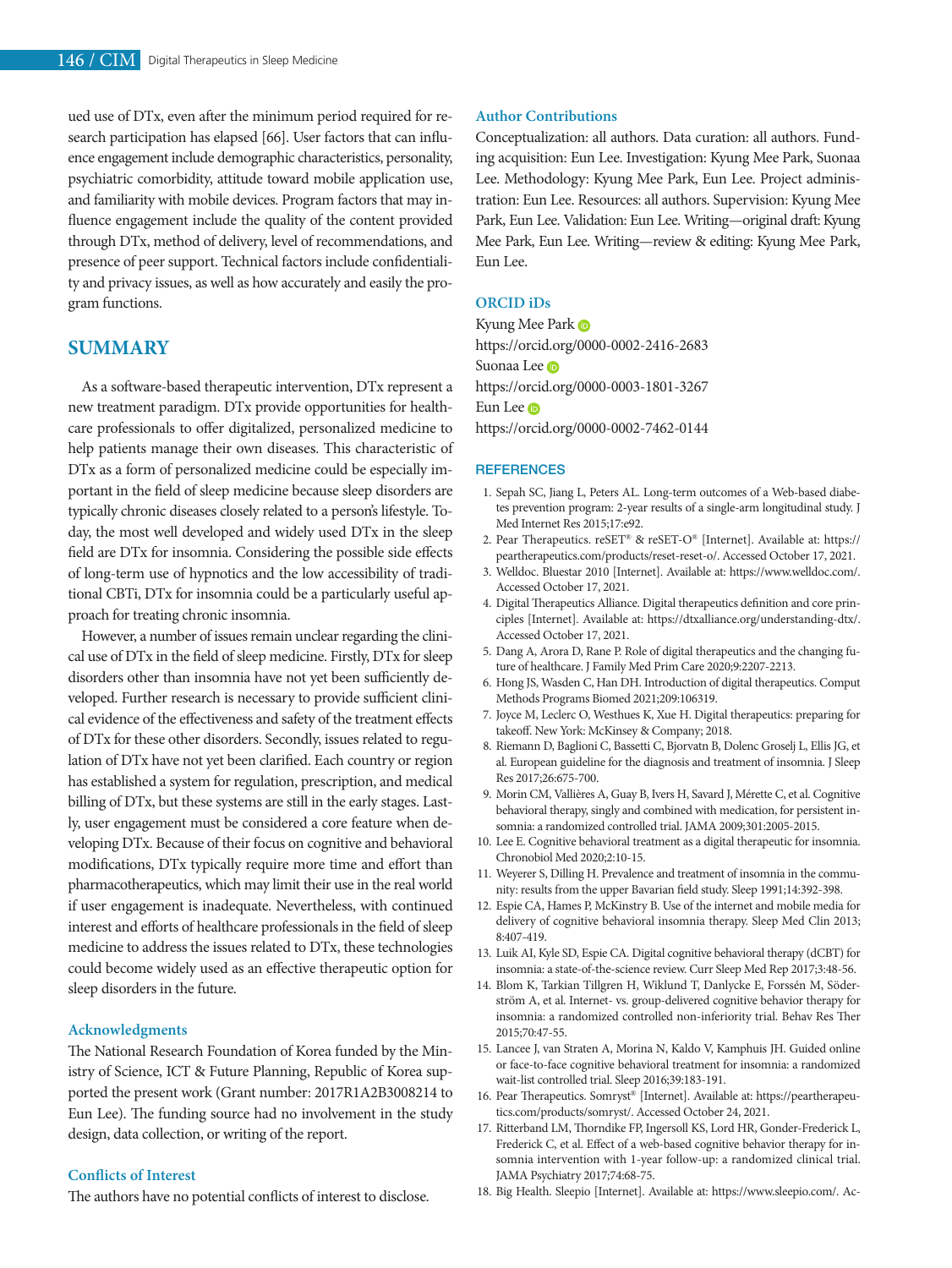cessed October 24, 2021.

- 19. Espie CA, Kyle SD, Williams C, Ong JC, Douglas NJ, Hames P, et al. A randomized, placebo-controlled trial of online cognitive behavioral therapy for chronic insomnia disorder delivered via an automated media-rich web application. Sleep 2012;35:769-781.
- 20. Mementor. Somnio [Internet]. Available at: https://somn.io/en/. Accessed November 4, 2021.
- 21. Lorenz N, Heim E, Roetger A, Birrer E, Maercker A. Randomized controlled trial to test the efficacy of an unguided online intervention with automated feedback for the treatment of insomnia. Behav Cogn Psychother 2019;47: 287-302.
- 22. Munafo D, Loewy D, Reuben K, Kavy G, Hevener B. Sleep deprivation and the workplace: prevalence, impact, and solutions. Am J Health Promot 2018;32:1644-1646.
- 23. Harbison BR, Cole J, Wetzler R, Gorzynski A. 0408. Evaluation of a CBT-I self-help program administered by a mobile app. Sleep 2018;41:A155.
- 24. Werner-Seidler A, Wong Q, Johnston L, O'Dea B, Torok M, Christensen H. Pilot evaluation of the Sleep Ninja: a smartphone application for adolescent insomnia symptoms. BMJ Open 2019;9:e026502.
- 25. Zhang Z, Qi M, Hügli G, Khatami R. The challenges and pitfalls of detecting sleep hypopnea using a wearable optical sensor: comparative study. J Med Internet Res 2021;23:e24171.
- 26. Penzel T, Schöbel C, Fietze I. New technology to assess sleep apnea: wearables, smartphones, and accessories. F1000Res 2018;7:413.
- 27. Alqassim S, Ganesh M, Khoja S, Zaidi M, Aloul F, Sagahyroon A. Sleep apnea monitoring using mobile phones. Proceedings of the 2012 IEEE 14th International Conference on e-Health Networking, Applications and Services (Healthcom); 2012 Oct 10-13; Beijing, China: IEEE; 2012, p. 443-446.
- 28. Petersen CL, Chen TP, Ansermino JM, Dumont GA. Design and evaluation of a low-cost smartphone pulse oximeter. Sensors (Basel) 2013;13:16882- 16893.
- 29. Staszak W, de Paula D, Uebernickel F. The power of habits: evaluation of a mobile health solution for the management of narcolepsy. Proc Design Soc 2021;1:3081-3090.
- 30. Quaedackers L, De Wit J, Pillen S, Van Gilst M, Batalas N, Lammers GJ, et al. A mobile app for longterm monitoring of narcolepsy symptoms: design, development, and evaluation. JMIR Mhealth Uhealth 2020;8:e14939.
- 31. Cho CH, Lee HJ. Applying circadian rhythm concepts in digital healthcare. Chronobiol Med 2021;3:1-3.
- 32. Taylor DJ, Pruiksma KE. Cognitive and behavioural therapy for insomnia (CBT-I) in psychiatric populations: a systematic review. Int Rev Psychiatry 2014;26:205-213.
- 33. Ye YY, Zhang YF, Chen J, Liu J, Li XJ, Liu YZ, et al. Internet-based cognitive behavioral therapy for insomnia (ICBT-i) improves comorbid anxiety and depression—a meta-analysis of randomized controlled trials. PLoS One 2015;10:e0142258.
- 34. Hermes ED, Rosenheck RA. Implementing computer-based psychotherapy among veterans in outpatient treatment for substance use disorders. Psychiatr Serv 2016;67:176-183.
- 35. Belleville G, Cousineau H, Levrier K, St-Pierre-Delorme MÈ. Meta-analytic review of the impact of cognitive-behavior therapy for insomnia on concomitant anxiety. Clin Psychol Rev 2011;31:638-652.
- 36. Cunningham JEA, Shapiro CM. Cognitive behavioural therapy for insomnia (CBT-I) to treat depression: a systematic review. J Psychosom Res 2018; 106:1-12.
- 37. Thorndike FP, Ritterband LM, Gonder-Frederick LA, Lord HR, Ingersoll KS, Morin CM. A randomized controlled trial of an internet intervention for adults with insomnia: effects on comorbid psychological and fatigue symptoms. J Clin Psychol 2013;69:1078-1093.
- 38. Christensen H, Batterham PJ, Gosling JA, Ritterband LM, Griffiths KM, Thorndike FP, et al. Effectiveness of an online insomnia program (SHUTi) for prevention of depressive episodes (the GoodNight Study): a randomised controlled trial. Lancet Psychiatry 2016;3:333-341.
- 39. Luik AI, Bostock S, Chisnall L, Kyle SD, Lidbetter N, Baldwin N, et al. Treating depression and anxiety with digital cognitive behavioural therapy for insomnia: a real world NHS evaluation using standardized outcome measures. Behav Cogn Psychother 2017;45:91-96.
- 40. Pillai V, Anderson JR, Cheng P, Bazan L, Bostock S, Espie CA, et al. The anxiolytic effects of cognitive behavior therapy for insomnia: preliminary

results from a web-delivered protocol. J Sleep Med Disord 2015;2:1017.

- 41. Cheng P, Luik AI, Fellman-Couture C, Peterson E, Joseph CLM, Tallent G, et al. Efficacy of digital CBT for insomnia to reduce depression across demographic groups: a randomized trial. Psychol Med 2019;49:491-500.
- 42. Espie CA, Emsley R, Kyle SD, Gordon C, Drake CL, Siriwardena AN, et al. Effect of digital cognitive behavioral therapy for insomnia on health, psychological well-being, and sleep-related quality of life: a randomized clinical trial. JAMA Psychiatry 2019;76:21-30.
- 43. Kyle SD, Hurry MED, Emsley R, Marsden A, Omlin X, Juss A, et al. The effects of digital cognitive behavioral therapy for insomnia on cognitive function: a randomized controlled trial. Sleep 2020;43:zsaa034.
- 44. Doss BD, Weingardt KR, Lindhiem OJ, Timmons AC, Jones DJ, Comer JS, et al. Issues in regulating DTx [Internet]. Available at: https://www.psychiatrictimes.com/view/issues-in-regulating-dtx. Accessed November 14, 2021.
- 45. Patel NA, Butte AJ. Characteristics and challenges of the clinical pipeline of digital therapeutics. NPJ Digit Med 2020;3:159.
- 46. FDA. Software as a medical device (SAMD): clinical evaluation [Internet]. Available at: https://www.fda.gov/regulatory-information/search-fda-guidance-documents/software-medical-device-samd-clinical-evaluation. Accessed October 30, 2021.
- 47. FDA. Developing a software precertification program: a working model [Internet]. Available at: https://www.fdanews.com/ext/resources/files/2018/06- 21-18-Precertification.pdf?1529601502. Accessed November 3, 2021.
- 48. European Union. Regulation (EU) 2017/746 of the European Parliament and of the Council of 5 April 2017 on in vitro diagnostic medical devices and repealing Directive 98/79/EC and Commission Decision 2010/227/EU [Internet]. Available at: https://eur-lex.europa.eu/legal-content/EN/TXT/HT ML/?uri=CELEX:32017R0746&from=EN%23d1e1005-176- 1#d1e1129-176-1. Accessed November 3, 2021.
- 49. European Union. Regulation (EU) 2017/745 of the European Parliament and of the Council of 5 April 2017 on medical devices, amending directive 2001/83/EC, Regulation (EC) no 178/2002 and Regulation (EC) no 1223/2009 and repealing Council Directives 90/385/EEC and 93/42/EEC (text with EEA relevance) [Internet]. Available at: https://eur-lex.europa.eu/legal-content/ EN/TXT/?uri=CELEX:32017R0745. Accessed November 3, 2021.
- 50. Boehringer Ingelheim. An innovator's guide to the NHS: navigating the barriers to digital health [Internet]. Available at: https://www.boehringer-ingelheim.co.uk/sites/gb/files/documents/innovators\_guide.pdf. Accessed November 3, 2021.
- 51. National Health Service. NHSx [Internet]. Available at: https://www.nhsx. nhs.uk/. Accessed November 3, 2021.
- 52. NICE. Evidence standards framework for digital health technologies [Internet]. Available at: https://www.nice.org.uk/about/what-we-do/our-programmes/evidence-standards-framework-for-digital-health-technologies. Accessed November 13, 2021.
- 53. GOV.UK. Accelerated access review: final report [Internet]. Available at: https://www.gov.uk/government/publications/accelerated-access-review-final-report. Accessed November 13, 2021.
- 54. Federal Institute for Drugs and Medical Devices. The fast-track process for digital health applications (DiGA) according to section 139e SGB V [Internet]. Available at: https://www.bfarm.de/SharedDocs/Downloads/EN/ MedicalDevices/DiGA\_Guide.html. Accessed November 13, 2021.
- 55. Ministry of Food and Drug Safety. Guideline for software as a medical device approval [Internet]. Available at: http://www.nifds.go.kr/brd/m\_15/ view.do?seq=12715. Accessed November 3, 2021.
- 56. Ministry of Food and Drug Safety. Medical Device Industry Promotion and Innovative Medical Device Support Act 2020 [Internet]. Available at: https:// www.law.go.kr/법령/의료기기산업육성및혁신의료기기지원법. Accessed November 3, 2021.
- 57. U.S. Centers for Medicare & Medicaid Services. Medicare coverage determination process [Internet]. Available at: https://www.cms.gov/Medicare/ Coverage/DeterminationProcess. Accessed November 13, 2021.
- 58. National Health Service. Adult improving access to psychological therapies programme [Internet]. Available at: https://www.england.nhs.uk/mentalhealth/adults/iapt/. Accessed November 13, 2021.
- 59. Shin J. What we have to prepare for being smart in healthcare: based on the Korean current situation and long-term direction of the national health insurance. HIRA Policy Brief 2021;15:20-28.